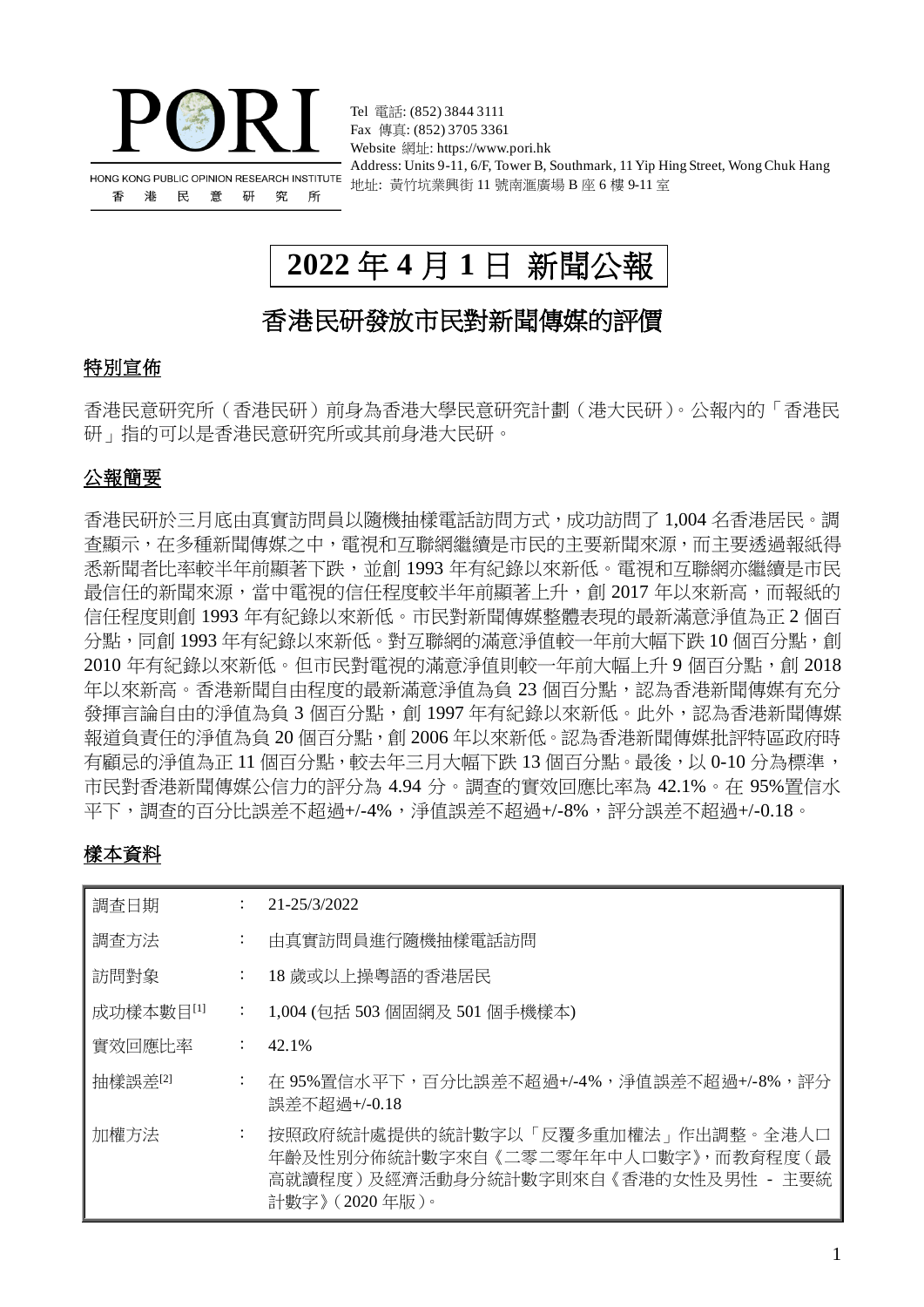- [1] 數字為調查的總樣本數目,個別題目則可能只涉及次樣本。有關數字請參閱下列數表內列出的樣本數目。
- [2] 此公報中所有誤差數字均以 95%置信水平計算。95%置信水平,是指倘若以不同隨機樣本重複進行有關調查 100 次,則 95 次各自計算出的誤差範圍會包含人口真實數字。由於調查數字涉及抽樣誤差,傳媒引用百分比 數字時,應避免使用小數點,在引用評分數字時,則可以使用一個小數點。

### 最新數據

新聞傳媒調查的最新結果表列如下:

| 調查日期          | $2 - \frac{3}{3}$ /20 |                      |                       |                       | 25/9-8/10/20 22-25/3/21 16-23/9/21 21-25/3/22 最新變化 |                        |
|---------------|-----------------------|----------------------|-----------------------|-----------------------|----------------------------------------------------|------------------------|
| 樣本數目          | 503                   | 1,006                | 542-658               | 636-660               | 560-691                                            |                        |
| 回應比率          | 64.0%                 | 57.9%                | 56.8%                 | 44.1%                 | 42.1%                                              |                        |
| 最新結果          | 結果                    | 結果                   | 結果                    | 結果                    | 結果及<br>誤差                                          |                        |
| 市民的主要新聞來源:    |                       |                      |                       |                       |                                                    |                        |
| 電視            | 68%                   | 66%                  | 64%                   | 60%                   | $65 + (-4%)$                                       | $+5%$                  |
| 互聯網           | 76%                   | 70% [4]              | 70%                   | 64%[4]                | $64 + (-4%)$                                       |                        |
| 報紙            | 38%                   | 37%                  | 37%                   | 28%[4]                | $21 + (-3%)$                                       | $-7\%/41$              |
| 電台            | 40%                   | 27%[4]               | 29%                   | 24%                   | $21 + (-3%)$                                       | $-3%$                  |
| 朋友            | 27%                   | 18%[4]               | 22%                   | $16\%$ <sup>[4]</sup> | $17 + (-3%)$                                       | $+1\%$                 |
| 認為最值得信任的新聞來源: |                       |                      |                       |                       |                                                    |                        |
| 電視            | 29%                   | 29%                  | 26%                   | 29%                   | $35 + (-4%)$                                       | $+6\%$ [4]             |
| 互聯網           | 29%                   | 28%                  | 30%                   | 23%[4]                | $24 + (-3)$ %                                      |                        |
| 電台            | 17%                   | $9\%$ <sup>[4]</sup> | 12%[4]                | 12%                   | $9 + -2\%$                                         | $-3%$                  |
| 報紙            | 10%                   | 12%                  | 14%                   | 9%[4]                 | $8 + (-2%)$                                        | $-2%$                  |
| 家人            | 4%                    | 4%                   | 5%                    | 6%                    | $4 + (-2)$ %                                       | $-1\%$                 |
| 電視表現滿意率[3]    | 36%[4]                | $-$                  | 36%                   |                       | $42 + (-4%)$                                       | $+5\%$ <sup>[4]</sup>  |
| 電視表現不滿率[3]    | 31%                   |                      | 29%                   |                       | $25 + (-3%)$                                       | $-4%$                  |
| 滿意率淨值         | 5%                    |                      | 7%                    |                       | $17 + (-6%)$                                       | $+9\%/41$              |
| 平均量值[3]       | $2.9^{[4]}$           |                      | 3.0                   |                       | $3.1 + (-0.1)$                                     | $+0.1$                 |
| 電台表現滿意率[3]    | 52%[4]                | $-$                  | 38%[4]                | --                    | $32 + (-4%)$                                       | $-5%$                  |
| 電台表現不滿率[3]    | 17%                   |                      | $24\%$ <sup>[4]</sup> |                       | $18 + -3\%$                                        | $-6\%$ [4]             |
| 滿意率淨值         | 35%                   |                      | 14%[4]                |                       | $15 + (-6%)$                                       | $+1\%$                 |
| 平均量值[3]       | 3.5                   | --                   | $3.1^{[4]}$           | --                    | $3.2 + (-0.1)$                                     |                        |
| 互聯網表現滿意率[3]   | 47% [4]               | $\qquad \qquad -$    | $41\%$ <sup>[4]</sup> | --                    | $31 + (-4%)$                                       | $-10\%$ <sup>[4]</sup> |
| 互聯網表現不滿率[3]   | 14%                   |                      | 19%[4]                |                       | $19 + (-3%)$                                       |                        |
| 滿意率淨值         | 33%                   |                      | 22%[4]                |                       | $12 + (-6%)$                                       | $-10\%$ <sup>[4]</sup> |
| 平均量值[3]       | 3.5                   |                      | $3.3^{[4]}$           |                       | $3.1 + (-0.1)$                                     | $-0.1^{[4]}$           |
| 報章表現滿意率[3]    | 28%                   |                      | 26%                   |                       | $22 + (-3%)$                                       | $-4%$                  |
| 報章表現不滿率[3]    | 28%                   |                      | 26%                   |                       | $28 + (-4%)$                                       | $+3%$                  |
| 滿意率淨值         | 0%                    |                      | 1%                    |                       | $-6 + (-6\%$                                       | $-7%$                  |
| 平均量值[3]       | 3.0                   | --                   | 2.9                   | --                    | $2.7 + (-0.1)$                                     | $-0.2^{[4]}$           |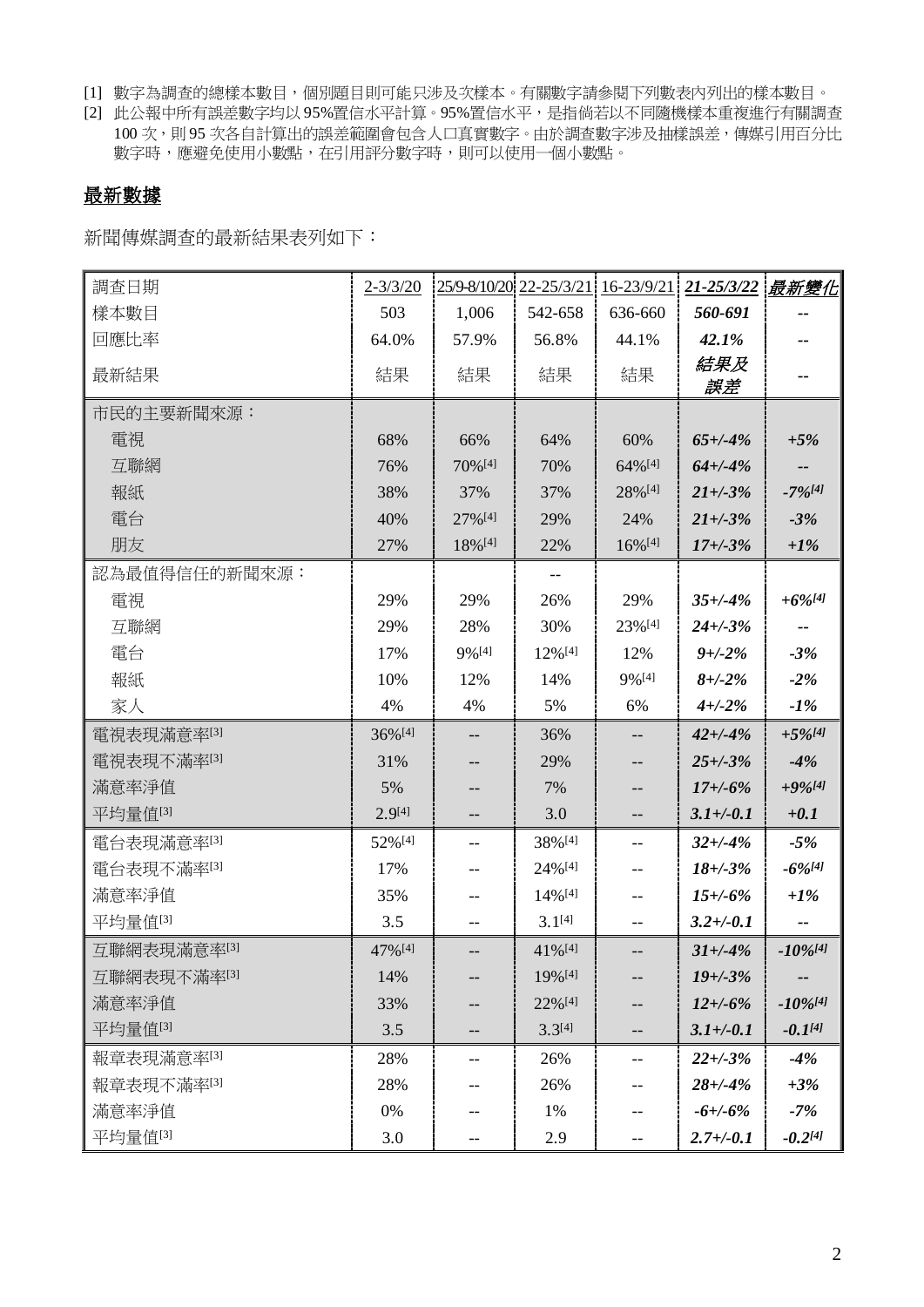| 調查日期               | $2 - 3/3/20$           |              | 25/9-8/10/20 22-25/3/21 16-23/9/21 |              | 21-25/3/22       | 最新變化                   |
|--------------------|------------------------|--------------|------------------------------------|--------------|------------------|------------------------|
| 樣本數目               | 503                    | 1,006        | 542-658                            | 636-660      | 560-691          |                        |
| 回應比率               | 64.0%                  | 57.9%        | 56.8%                              | 44.1%        | 42.1%            |                        |
| 最新結果               | 結果                     | 結果           | 結果                                 | 結果           | 結果及<br>誤差        |                        |
| 雜誌表現滿意率[3]         | 10% [4]                | --           | 12%                                | --           | $8 + (-2%)$      | $-5\%$ [4]             |
| 雜誌表現不滿率[3]         | 36%                    |              | 32%                                |              | $26 + (-4%)$     | $-7\%/41$              |
| 滿意率淨值              | $-26%$                 | --           | $-20%$                             |              | $-18 + (-4%)$    | $+2\%$                 |
| 平均量值[3]            | 2.4                    | --           | 2.5                                |              | $2.5 + (-0.1)$   | $-0.1$                 |
| 新聞傳媒整體表現滿意率[3]     | 45%[4]                 | --           | 35%[4]                             | --           | $33 + (-4%)$     | $-2%$                  |
| 新聞傳媒整體表現不滿率[3]     | 19%                    | --           | 27%[4]                             | --           | $32 + (-4%)$     | $+5%$                  |
| 滿意率淨值              | 27%[4]                 | --           | 8%[4]                              |              | $2 + 6\%$        | $-7%$                  |
| 平均量值[3]            | $3.3^{[4]}$            | --           | $3.0^{[4]}$                        | --           | $3.0 +/-0.1$     | $-0.1$                 |
| 香港新聞自由滿意率[3]       | 33%[4]                 | 29%          | 35%[4]                             | 31%          | $28 + (-3%)$     | $-3%$                  |
| 香港新聞自由不滿率[3]       | 54% [4]                | 54%          | 48%[4]                             | 48%          | $51 + (-4%)$     | $+3%$                  |
| 滿意率淨值              | $-21\%$ <sup>[4]</sup> | $-25%$       | $-13\%$ <sup>[4]</sup>             | $-18%$       | $-23 + (-7%)$    | $-5%$                  |
| 平均量值[3]            | $2.6^{[4]}$            | 2.5          | $2.7^{[4]}$                        | 2.5          | $2.5 + (-0.1)$   | $-0.1$                 |
| 認為香港新聞傳媒:          |                        |              | $- -$                              |              |                  |                        |
| 報道負責任[3]           | 28%[4]                 | 19% [4]      | 24%[4]                             | 24%          | $22 + (-3%)$     | $-2%$                  |
| 報道不負責任[3]          | 36%[4]                 | 35%          | 41%[4]                             | 36%          | $42 + (-4%)$     | $+6\%$ [4]             |
| 淨值                 | $-8\%$ <sup>[4]</sup>  | $-16%$       | $-17%$                             | $-12%$       | $-20 + (-6%)$    | $-8%$                  |
| 平均量值[3]            | $2.8^{[4]}$            | 2.7          | 2.7                                | 2.8          | $2.6 + (-0.1)$   | $-0.1^{[4]}$           |
| 批評中央政府時有顧忌         | 63%                    | --           | 66%                                | --           | $63 + (-4%)$     | $-3%$                  |
| 批評中央政府時沒有顧忌        | 29%                    |              | 24%                                |              | $23 + (-4%)$     | $-2\%$                 |
| 淨值                 | 34%                    | --           | 42%                                | $-$          | $40 + (-7%)$     | $-1\%$                 |
| 批評特區政府時有顧忌         | 49%[4]                 | --           | 58%[4]                             |              | $51 + (-4%)$     | $-7\%$ <sup>[4]</sup>  |
| 批評特區政府時沒有顧忌        | 45%                    |              | 34%[4]                             |              | $40 + (-4%)$     | $+6\%$ [4]             |
| 淨值                 | 4%                     | --           | 24%[4]                             | --           | $11 + -8\%$      | $-13\%$ <sup>[4]</sup> |
| 有自我審查              | 56%                    | 50%[4]       | 53%                                | 50%          | $48 + (-4%)$     | $-2%$                  |
| 沒有自我審查             | 33%                    | 30%          | 31%                                | 33%          | $31 + (-4%)$     | $-1\%$                 |
| 淨值                 | 23%                    | 20%          | 22%                                | 17%          | $17 + (-7%)$     | --                     |
| 有充分發揮言論自由          | 50% [4]                | --           | 46%                                | --           | $43 + (-4%)$     | $-3%$                  |
| 沒有充分發揮言論自由         | 41%[4]                 | --           | 45%                                | --           | $46 + (-4%)$     | $+1\%$                 |
| 淨值                 | 9%[4]                  | --           | 1%                                 | --           | $-3 + (-8)%$     | $-5%$                  |
| 有誤用/濫用新聞自由         | 48%                    | --           | 47%                                | --           | $49 + (-4%)$     | $+2\%$                 |
| 沒有誤用/濫用新聞自由        | 41%                    |              | 39%                                |              | $37 + (-4%)$     | $-2%$                  |
| 淨值                 | 8%                     | --           | 8%                                 | --           | $12 + (-7%)$     | $+4%$                  |
| 香港新聞傳媒公信力評分 (0-10) | 5.49[4]                | $5.14^{[4]}$ | 5.08                               | $4.81^{[4]}$ | $4.94 + (-0.18)$ | $+0.13$                |

[3] 數字採自五等量尺。平均量值是把答案按照正面程度,以1分最低5分最高量化成為1、2、3、4、5分,再 求取樣本平均數值。

[4] 該數字與上次調查結果的差異超過在 95%置信水平的抽樣誤差,表示有關變化在統計學上表面成立。不過,變 化在統計學上成立與否,並不等同有關變化是否有實際用途或意義,而不同調查的加權方法亦可能有所不同。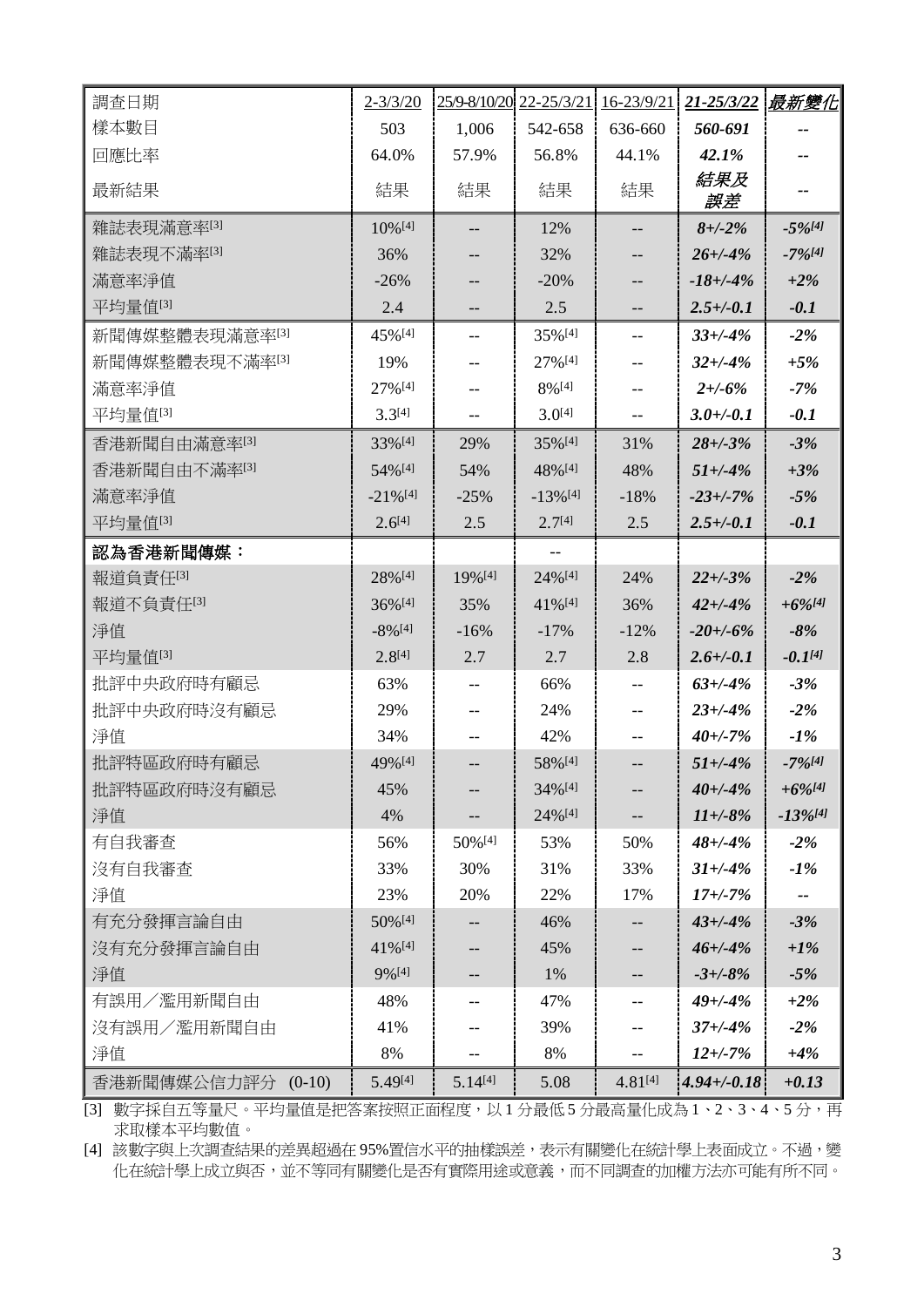最新調查發現,分別有 65%及 64%被訪者表示主要透過電視和互聯網得悉新聞,後者創 2018 年以來新低。另外,分別有 21%被訪者主要透過報紙和電台得悉新聞,當中前者較半年前顯著 下跌,並再創 1993 年有紀錄以來新低,後者亦創 2017 年以來新低。信任程度方面,分別有 35%和 24%被訪者認為電視和互聯網是最值得信任的新聞來源,當中電視的信任程度較半年前 顯著上升,並創 2017 年以來新高。認為報紙是最值得信任的新聞來源的被訪者只有 8%,創 1993 年有紀錄以來新低。

各新聞渠道表現的評價方面,市民對電視、電台、互聯網、報章和雜誌作為新聞傳媒的滿意率 分別為 42%、32%、31%、22%和 8%,滿意淨值分別為正 17、正 15、正 12、負 6 和負 18 個 百分點,當中對電視的滿意淨值較一年前大幅上升 9 個百分點,創 2018 年以來新高,對互聯 網的滿意淨值則較一年前大幅下跌 10個百分點,創 2010年有紀錄以來新低。另外,報章的滿 意淨值亦創 2000年以來新低。整體而言,市民對新聞傳媒整體表現的最新滿意率為 33%,滿 意淨值為正 2 個百分點,兩者皆創 1993 年有紀錄以來新低,平均量值為 3.0,即整體上接近「一 半半」。

調查亦發現,28%被訪市民表示滿意香港的新聞自由程度,51%表示不滿,滿意淨值為負 23 個百分點,平均量值為 2.5,即介乎「一半半」與「幾不滿意」之間。與此同時,49%被訪者 認為香港新聞傳媒有誤用或濫用新聞自由,37%認為沒有,淨值為正12個百分點,創 2018年 以來新高。至於言論自由方面,43%被訪者認為香港新聞傳媒有充分發揮言論自由,46%認為 沒有,淨值為負 3 個百分點,創 1997 年有紀錄以來新低。

同時, 22%認為香港新聞傳媒的報道負責任, 42%認為不負責任, 淨值為負 20 個百分點, 創 2006年以來新低,平均量值為 2.6,即介乎「一半半」與「幾不負責任」之間。

另外,63%被訪者認為香港新聞傳媒批評中央政府時有顧忌,淨值為正 40 個百分點,認為批 評特區政府時有顧忌的,則有51%,淨值為正 11個百分點,較去年三月大幅下跌 13個百分點。 此外,48%認為香港新聞傳媒有自我審查,31%認為沒有,淨值為正17個百分點。

最後,以 0-10 分為標準,市民對香港新聞傳媒公信力的評分為 4.94 分。

### 民意日誌

香港民研於 2007 年開始與慧科訊業有限公司合作,由慧科訊業按照香港民研設計的分析方 法,將每日大事記錄傳送至香港民研,經香港民研核實後成為「民意日誌」。

中於本新聞公報所涉及的部分調查項目,上次調查日期為 16-23/9/2021,而今次調查日期則為 21-25/3/2022,因此是次公報中的「民意日誌」項目便以上述日期為依歸,讓讀者作出比較。 以涵蓋率不下 25%本地報章每日頭條新聞和報社評論計,在上述期間發生的相關大事包括以下 事件,讀者可以自行判斷有關事件有否影響各項民調數字:

| 21/3/22 | 政府宣布暫緩全民強檢                  |
|---------|-----------------------------|
| 11/3/22 | 全國兩會閉幕,國務院總理李克強出席記者會        |
| 23/2/22 | 政府發表財政預算案,推出超過 1,700 億逆周期措施 |
| 22/2/22 | 政府宣佈將於三月推行全民強檢              |
| 21/2/22 | 政府宣佈 2月24日開始實施「疫苗通行證」       |
| 16/2/22 | 習折平對支援香港抗疫作出指示              |
| 10/2/22 | 新冠肺炎疫情嚴峻,中央政府表示將全力支援香港抗疫    |
| 9/2/22  | 香港新增 1,161 宗個案新高            |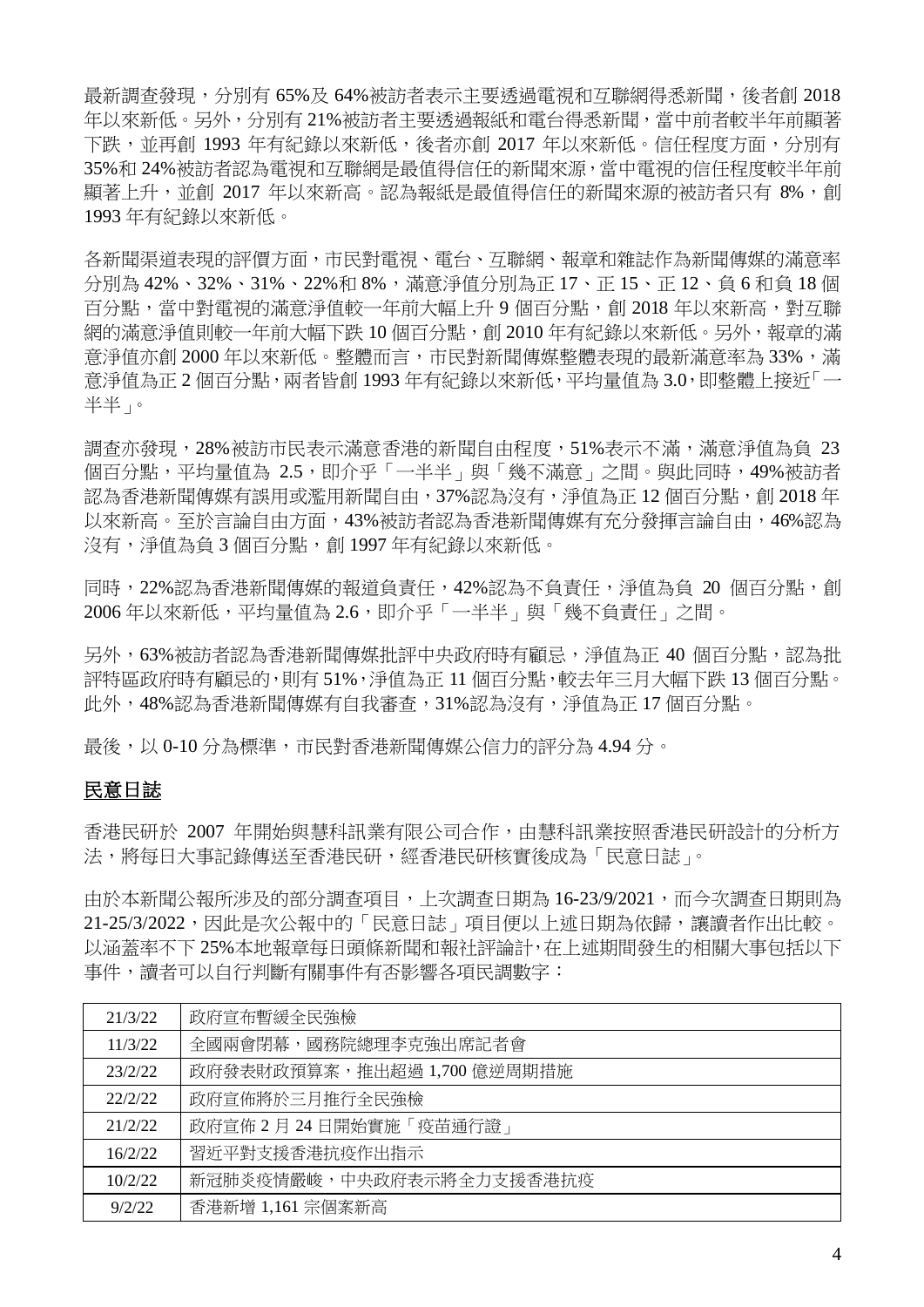| 17/1/22  | 國家統計局公布中國 2021 年 GDP 按年增長 8.1% |
|----------|--------------------------------|
| 12/1/22  | 香港第七屆立法會舉行首次會議                 |
| 7/1/22   | 170 名洪為民生日派對賓客送住隔離檢疫           |
| 6/1/22   | 政府多名高官出席洪為民生日派對                |
| 29/12/21 | 7 名立場新聞高層被捕,立場新聞隨即停運           |
| 20/12/21 | 90 人當選立法會議員                    |
| 10/12/21 | 「香港健康碼」系統開放首日有 18.7 萬人註冊       |
| 6/12/21  | 夏寶龍指「愛國者治港」是搞「五光十色」            |
| 4/12/21  | 特區政府與中聯辦合辦「國家憲法日」網上座談會         |
| 19/11/21 | 候選人資格審查委員會公布立法會選舉候選人審查結果       |
| 9/10/21  | 天文台屢次更改熱帶氣旋警告信號預測              |
| 8/10/21  | 政府公布《香港 2030+》策略規劃最終報告         |
| 6/10/21  | 林鄭月娥發表任内最後一份施政報告               |
| 27/9/21  | 政府發布香港營商環境報告                   |
| 24/9/21  | 中國外交部發表《美國干預香港事務、支持反中亂港勢力事實清單》 |
| 20/9/21  | 傳中央政府向香港地產商施壓,各地產股大跌           |

### 數據分析

調查顯示,在多種新聞傳媒之中,電視和互聯網繼續是市民的主要新聞來源,而主要透過報紙 得悉新聞者比率較半年前顯著下跌,並創 1993 年有紀錄以來新低。電視和互聯網亦繼續是市 民最信任的新聞來源,當中電視的信任程度較半年前顯著上升,創 2017 年以來新高,而報紙 的信任程度則創 1993 年有紀錄以來新低。

市民對新聞傳媒整體表現的最新滿意淨值為正 2 個百分點,同創 1993 年有紀錄以來新低。對 互聯網的滿意淨值較一年前大幅下跌 10 個百分點,創 2010 年有紀錄以來新低。但市民對電視 的滿意淨值則較一年前大幅上升9個百分點,創 2018年以來新高。

香港新聞自由程度的最新滿意淨值為負23個百分點,認為香港新聞傳媒有充分發揮言論自由 的淨值為負 3 個百分點,創 1997 年有紀錄以來新低。此外,認為香港新聞傳媒報道負責任的 淨值為負 20 個百分點,創 2006年以來新低。

認為香港新聞傳媒批評特區政府時有顧忌的淨值為正 11 個百分點,較去年三月大幅下跌 13 個 百分點。

最後,以 0-10 分為標準,市民對香港新聞傳媒公信力的評分為 4.94 分。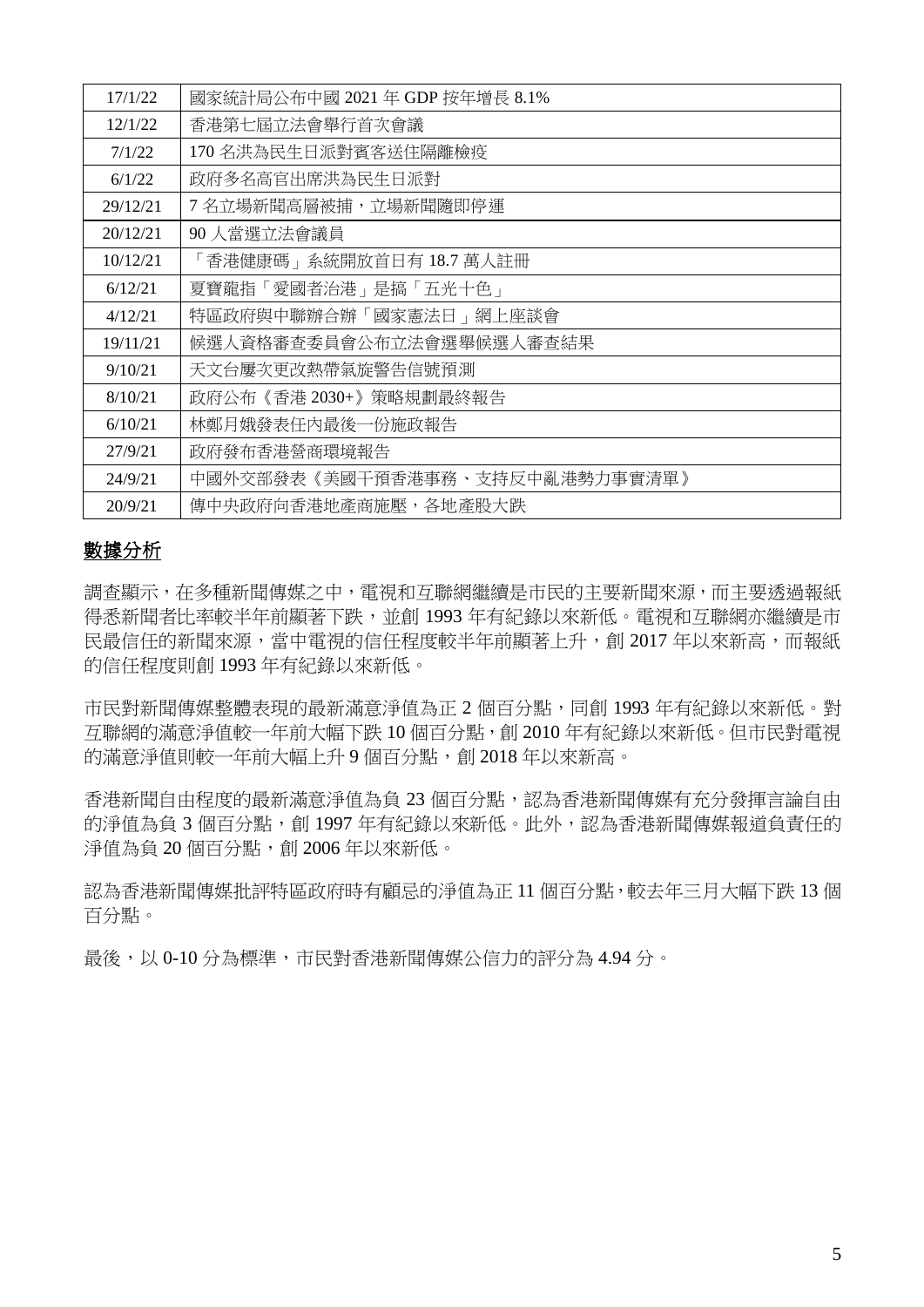

Tel 電話: (852) 3844 3111 Fax 傳真: (852) 3705 3361 Website 網址: https://www.pori.hk Address: Units 9-11, 6/F, Tower B, Southmark, 11 Yip Hing Street, Wong Chuk Hang 地址: 黃竹坑業興街 11 號南滙廣場 B 座 6 樓 9-11 室

# **Press Release on April 1, 2022**

## **PORI releases people's appraisal of news media**

### **Special Announcement**

The predecessor of Hong Kong Public Opinion Research Institute (PORI) was The Public Opinion Programme at The University of Hong Kong (HKUPOP). "PORI" in this release can refer to Hong Kong Public Opinion Research Institute or its predecessor HKUPOP.

### **Abstract**

PORI successfully interviewed 1,004 Hong Kong residents by random telephone survey conducted by real interviewers in late March. Our survey shows that among various types of news media, the television and internet remain to be people's main sources of news. The percentage of people using newspapers as their main source of news has significantly dropped compared to half a year ago and registered an all-time low since record began in 1993. The television and internet also continue to be the most trustworthy sources of news. The trustworthiness of television has significantly risen compared to half a year ago and registered a record high since 2017, while that of newspaper has registered an all-time low since record began in 1993. People's latest net satisfaction with the performance of news media in general is positive 2 percentage points, also an all-time low since record began in 1993. Net satisfaction toward internet has significantly dropped by 10 percentage points compared to one year ago and registers an all-time low since record began in 2010. Nevertheless, net satisfaction towards television has significantly risen by 9 percentage points compared to one year ago and registers a record high since 2018. Latest net satisfaction with the freedom of the press in Hong Kong stands at negative 23 percentage points. Net value of people believing the local news media to have given full play to the freedom of speech is at negative 3 percentage point, registering an all-time low since record began in 1997. Meanwhile, the net value of people perceiving the local news media to be responsible in their reporting is at negative 20 percentage points, registering a record low since 2006. The net value of people who thought the local news media had scruples when criticizing the HKSAR Government is at positive 11 percentage points, which has significantly dropped by 13 percentage points since March last year. Lastly, on a scale of 0-10, the credibility rating of the Hong Kong news media is 4.94 marks. The effective response rate of the survey is 42.1%. The maximum sampling error of percentages is +/-4%, that of net values is +/-8% and that of ratings is +/-0.18 at 95% confidence level.

### **Contact Information**

| Date of survey          | 21-25/3/2022                                              |
|-------------------------|-----------------------------------------------------------|
| Survey method           | Random telephone survey conducted by real interviewers    |
| Target population       | : Cantonese-speaking Hong Kong residents aged 18 or above |
| Sample size $[1]$       | 1,004 (including 503 landline and 501 mobile samples)     |
| Effective response rate | 42.1%                                                     |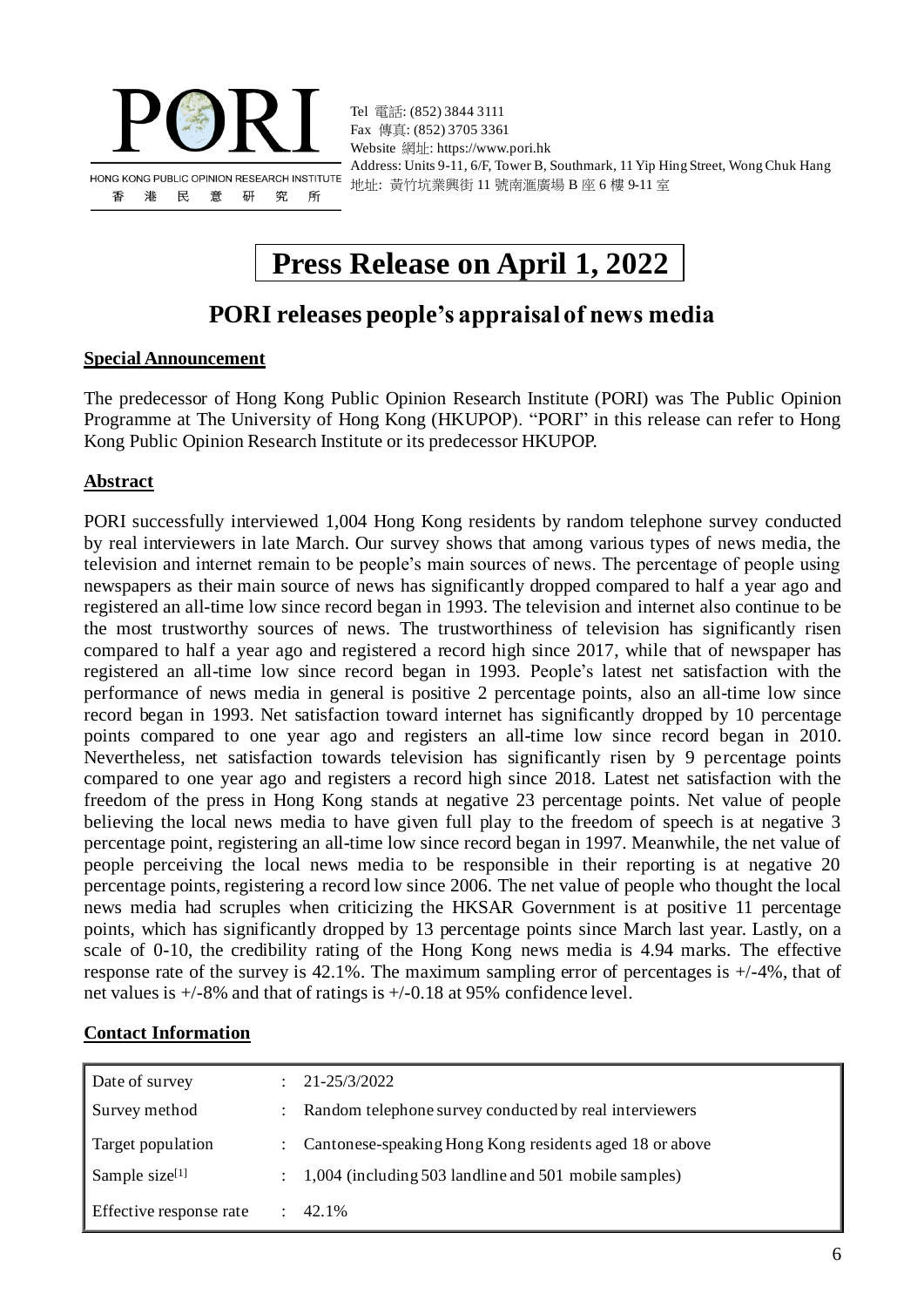| Sampling error $[2]$ | Sampling error of percentages not more than $+/-4\%$ , that of net values not<br>more than $\pm$ /-8% and that of ratings not more than $\pm$ /-0.18 at 95% conf. level                                                                                                                                                                                                                      |
|----------------------|----------------------------------------------------------------------------------------------------------------------------------------------------------------------------------------------------------------------------------------------------------------------------------------------------------------------------------------------------------------------------------------------|
| Weighting method     | : Rim-weighted according to figures provided by the Census and Statistics<br>Department. The gender-age distribution of the Hong Kong population came<br>from "Mid-year population for 2020", while the educational attainment<br>(highest level attended) distribution and economic activity status distribution<br>came from "Women and Men in Hong Kong - Key Statistics (2020 Edition)". |

[1] This figure is the total sample size of the survey. Some questions may only involve a subsample, the size of which can be found in the tables below.

[2] All error figures in this release are calculated at 95% confidence level. "95% confidence level" means that if we were to repeat a certain survey 100 times with different random samples, we would expect 95 times having the population parameter within the respective error margins calculated. Because of sampling errors, when quoting percentages, journalists should refrain from reporting decimal places, whereas one decimal place can be used when quoting rating figures.

### **Latest Figures**

Latest results of the news media survey are tabulated as follows:

| Date of survey                                    | $2 - 3/3/20$ |         | 25/9-8/10/20 22-25/3/21 16-23/9/21 |                       | 21-25/3/22         | <b>Latest</b><br><i>change</i> |
|---------------------------------------------------|--------------|---------|------------------------------------|-----------------------|--------------------|--------------------------------|
| Sample size                                       | 503          | 1,006   | 542-658                            | 636-660               | 560-691            |                                |
| Response rate                                     | 64.0%        | 57.9%   | 56.8%                              | 44.1%                 | 42.1%              |                                |
| Latest findings                                   | Finding      | Finding | Finding                            | Finding               | Finding &<br>error |                                |
| People's main source of news:                     |              |         |                                    |                       |                    |                                |
| Television                                        | 68%          | 66%     | 64%                                | 60%                   | $65 + (-4%)$       | $+5%$                          |
| Internet                                          | 76%          | 70% [4] | 70%                                | 64%[4]                | $64 + (-4%)$       |                                |
| Newspapers                                        | 38%          | 37%     | 37%                                | 28%[4]                | $21 + (-3%)$       | $-7\%/41$                      |
| Radio                                             | 40%          | 27% [4] | 29%                                | 24%                   | $21 + (-3%)$       | $-3%$                          |
| Friends                                           | 27%          | 18%[4]  | 22%                                | $16\%$ <sup>[4]</sup> | $17 + (-3%)$       | $+1\%$                         |
| Most trustworthy source of news:                  |              |         | $-$                                |                       |                    |                                |
| Television                                        | 29%          | 29%     | 26%                                | 29%                   | $35 + (-4%)$       | $+6\%$ [4]                     |
| Internet                                          | 29%          | 28%     | 30%                                | 23%[4]                | $24 + (-3%)$       | --                             |
| Newspapers                                        | 17%          | 9%[4]   | 12%[4]                             | 12%                   | $9 + -2\%$         | $-3%$                          |
| Radio                                             | 10%          | 12%     | 14%                                | 9%[4]                 | $8 + -2\%$         | $-2%$                          |
| Family members                                    | 4%           | 4%      | 5%                                 | 6%                    | $4 + (-2)$ %       | $-1%$                          |
| Satisfaction rate of television <sup>[3]</sup>    | 36%[4]       |         | 36%                                |                       | $42 + (-4%)$       | $+5\%$ [4]                     |
| Dissatisfaction rate of television <sup>[3]</sup> | 31%          |         | 29%                                |                       | $25 + (-3)$ %      | $-4%$                          |
| Net satisfaction rate                             | 5%           |         | 7%                                 |                       | $17 + (-6%)$       | $+9%$ [4]                      |
| Mean value <sup>[3]</sup>                         | $2.9^{[4]}$  | $-$     | 3.0                                | --                    | $3.1 + (-0.1)$     | $+0.1$                         |
| Satisfaction rate of radio <sup>[3]</sup>         | 52%[4]       | $-$     | 38%[4]                             | $-$                   | $32 + (-4%)$       | $-5%$                          |
| Dissatisfaction rate of radio <sup>[3]</sup>      | 17%          |         | 24%[4]                             | $-$                   | $18 + -3%$         | $-6\%$ [4]                     |
| Net satisfaction rate                             | 35%          |         | 14%[4]                             |                       | $15 + (-6%)$       | $+1\%$                         |
| Mean value <sup>[3]</sup>                         | 3.5          |         | $3.1^{[4]}$                        |                       | $3.2 + (-0.1)$     |                                |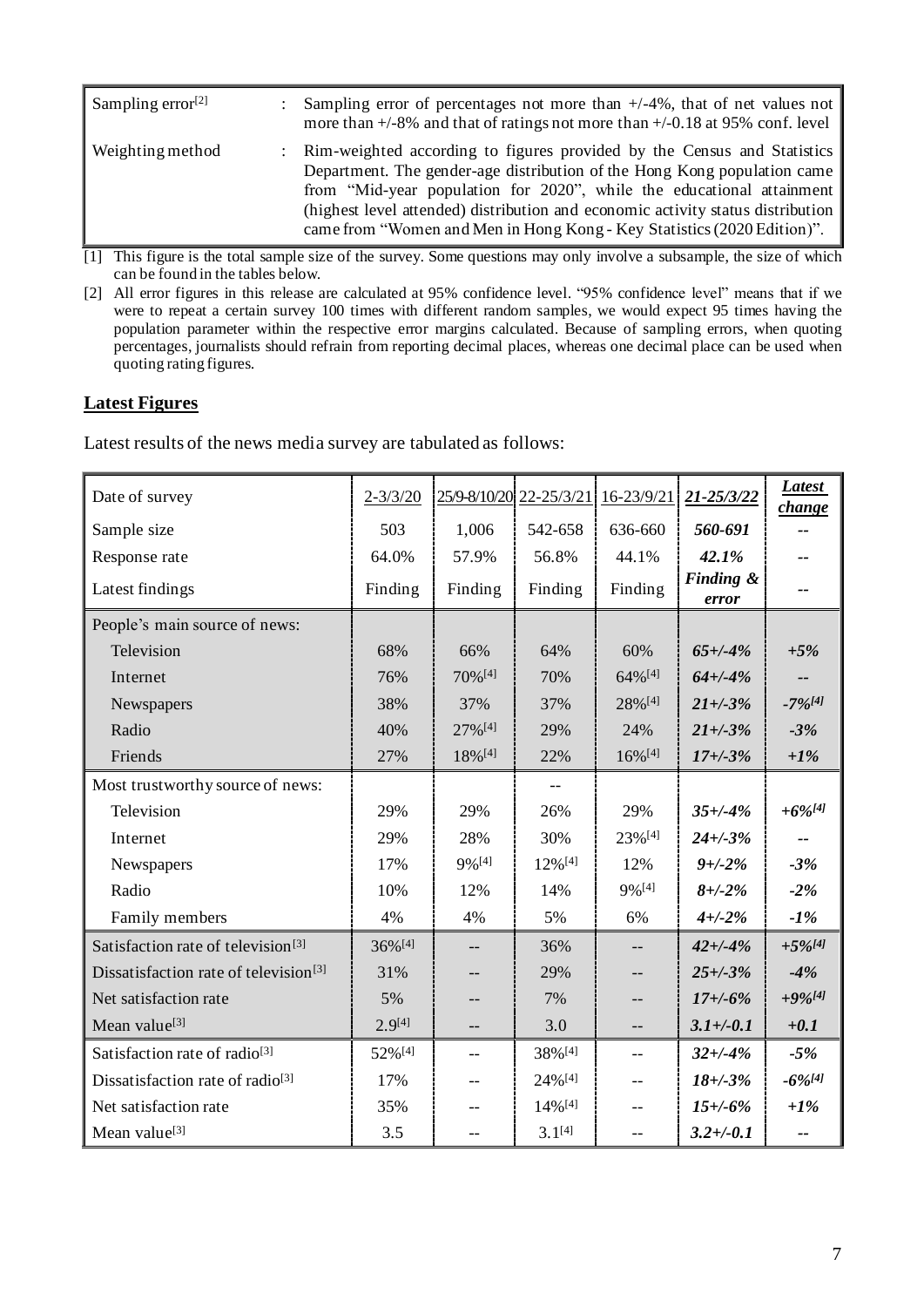| Date of survey                                                    | $2 - 3/3/20$           |         | 25/9-8/10/20 22-25/3/21 16-23/9/21 |                          | 21-25/3/22         | <b>Latest</b><br>change |
|-------------------------------------------------------------------|------------------------|---------|------------------------------------|--------------------------|--------------------|-------------------------|
| Sample size                                                       | 503                    | 1,006   | 542-658                            | 636-660                  | 560-691            |                         |
| Response rate                                                     | 64.0%                  | 57.9%   | 56.8%                              | 44.1%                    | 42.1%              |                         |
| Latest findings                                                   | Finding                | Finding | Finding                            | Finding                  | Finding &<br>error |                         |
| Satisfaction rate of Internet <sup>[3]</sup>                      | 47% [4]                | --      | 41%[4]                             | $\overline{\phantom{a}}$ | $31 + (-4%)$       | $-10\%$ [4]             |
| Dissatisfaction rate of Internet <sup>[3]</sup>                   | 14%                    |         | 19%[4]                             |                          | $19 + (-3%)$       |                         |
| Net satisfaction rate                                             | 33%                    | --      | 22%[4]                             | --                       | $12 + (-6%)$       | $-10\%$ <sup>[4]</sup>  |
| Mean value <sup>[3]</sup>                                         | 3.5                    | --      | $3.3^{[4]}$                        | --                       | $3.1 + (-0.1)$     | $-0.1^{[4]}$            |
| Satisfaction rate of newspapers[3]                                | 28%                    | --      | 26%                                | --                       | $22 + (-3)$ %      | $-4%$                   |
| Dissatisfaction rate of newspapers <sup>[3]</sup>                 | 28%                    | --      | 26%                                | $-$                      | $28 + (-4%)$       | $+3%$                   |
| Net satisfaction rate                                             | 0%                     | --      | 1%                                 | --                       | $-6 + (-6\%$       | $-7%$                   |
| Mean value <sup>[3]</sup>                                         | 3.0                    | $-$     | 2.9                                | $-$                      | $2.7 + (-0.1)$     | $-0.2^{[4]}$            |
| Satisfaction rate of magazines <sup>[3]</sup>                     | 10% [4]                | --      | 12%                                | --                       | $8 + (-2%)$        | $-5\%$ [4]              |
| Dissatisfaction rate of magazines <sup>[3]</sup>                  | 36%                    | --      | 32%                                |                          | $26 + (-4%)$       | $-7%141$                |
| Net satisfaction rate                                             | $-26%$                 | --      | $-20%$                             | --                       | $-18 + (-4%)$      | $+2\%$                  |
| Mean value <sup>[3]</sup>                                         | 2.4                    | --      | 2.5                                | --                       | $2.5 + (-0.1)$     | $-0.1$                  |
| Satisfaction rate of<br>news media in general <sup>[3]</sup>      | 45%[4]                 | --      | 35%[4]                             | --                       | $33 + (-4%)$       | $-2%$                   |
| Dissatisfaction rate of<br>news media in general <sup>[3]</sup>   | 19%                    | $-$     | 27%[4]                             | $-$                      | $32 + (-4%)$       | $+5%$                   |
| Net satisfaction rate                                             | 27%[4]                 | $-$     | 8%[4]                              | --                       | $2 + 6\%$          | $-7%$                   |
| Mean value <sup>[3]</sup>                                         | $3.3^{[4]}$            | --      | $3.0^{[4]}$                        | --                       | $3.0 +/-0.1$       | $-0.1$                  |
| Satisfaction rate of                                              | 33%[4]                 | 29%     | 35%[4]                             | 31%                      | $28 + (-3%)$       | $-3%$                   |
| freedom of the press in HK[3]<br>Dissatisfaction rate of          | 54% [4]                | 54%     | 48%[4]                             | 48%                      | $51 + (-4%)$       | $+3%$                   |
| freedom of the press in HK[3]<br>Net satisfaction rate            | $-21\%$ <sup>[4]</sup> | $-25%$  | $-13\%$ [4]                        | $-18%$                   | $-23 + (-7%)$      | $-5%$                   |
|                                                                   | $2.6^{[4]}$            |         | $2.7^{[4]}$                        |                          |                    |                         |
| Mean value <sup>[3]</sup>                                         |                        | 2.5     |                                    | 2.5                      | $2.5 + (-0.1)$     | $-0.1$                  |
| Perceived that the local news media:                              |                        |         |                                    |                          |                    |                         |
| Were responsible in their reporting <sup>[3]</sup>                | 28%[4]                 | 19% [4] | 24%[4]                             | 24%                      | $22 + (-3%)$       | $-2%$                   |
| Were irresponsible in their reporting <sup>[3]</sup><br>Net value | 36%[4]<br>$-8\%$ [4]   | 35%     | 41%[4]                             | 36%                      | $42 + (-4%)$       | $+6\%$ [4]              |
|                                                                   |                        | $-16%$  | $-17%$                             | $-12%$                   | $-20 + (-6%)$      | $-8%$<br>$-0.1^{[4]}$   |
| Mean value <sup>[3]</sup><br>Had scruples when criticizing        | $2.8^{[4]}$            | 2.7     | 2.7                                | 2.8                      | $2.6 + -0.1$       |                         |
| the Central Government                                            | 63%                    | --      | 66%                                |                          | $63 + (-4%)$       | $-3%$                   |
| Had no scruples when criticizing<br>the Central Government        | 29%                    | --      | 24%                                | --                       | $23 + (-4%)$       | $-2%$                   |
| Net value                                                         | 34%                    | --      | 42%                                | --                       | $40 + (-7%)$       | $-1%$                   |
| Had scruples when criticizing<br>the HKSAR Government             | 49%[4]                 | --      | 58%[4]                             | --                       | $51 + (-4%)$       | $-7\%$ <sup>[4]</sup>   |
| Had no scruples when criticizing<br>the HKSAR Government          | 45%                    | --      | 34%[4]                             |                          | $40 + (-4%)$       | $+6\%$ [4]              |
| Net value                                                         | 4%                     | --      | 24%[4]                             |                          | $11 + -8%$         | $-13\%$ [4]             |
| Had practiced self-censorship                                     | 56%                    | 50%[4]  | 53%                                | 50%                      | $48 + (-4%)$       | $-2%$                   |
| Had not practiced self-censorship                                 | 33%                    | 30%     | 31%                                | 33%                      | $31 + (-4%)$       | $-1\%$                  |
| Net value                                                         | 23%                    | 20%     | 22%                                | 17%                      | $17 + (-7%)$       |                         |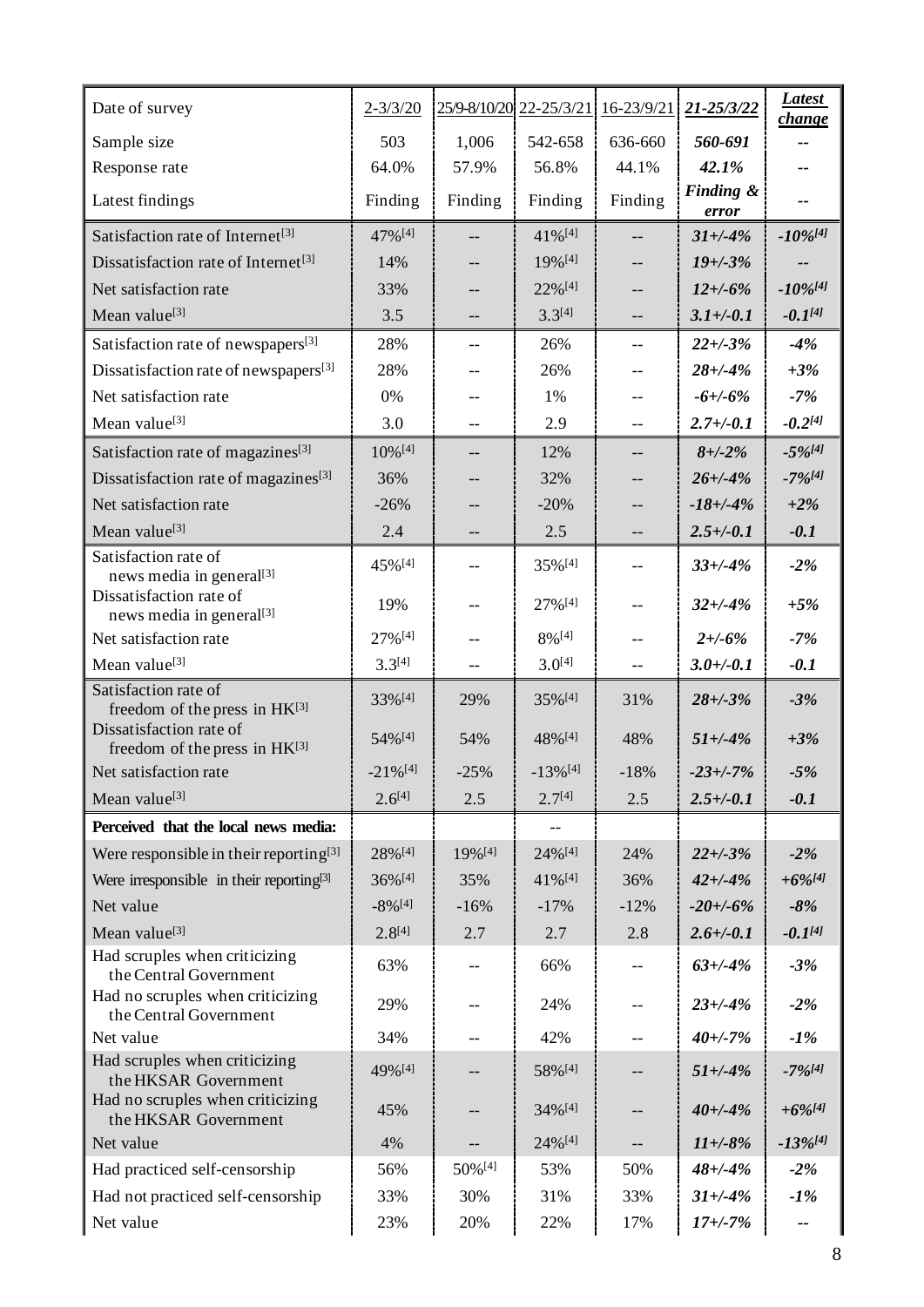| Date of survey                                         | $2 - 3/3/20$          |              | 25/9-8/10/20 22-25/3/21 16-23/9/21 |                   | $21 - 25/3/22$     | Latest<br>change |
|--------------------------------------------------------|-----------------------|--------------|------------------------------------|-------------------|--------------------|------------------|
| Sample size                                            | 503                   | 1,006        | 542-658                            | 636-660           | 560-691            |                  |
| Response rate                                          | 64.0%                 | 57.9%        | 56.8%                              | 44.1%             | $42.1\%$           |                  |
| Latest findings                                        | Finding               | Finding      | Finding                            | Finding           | Finding &<br>error |                  |
| Had given full play to<br>the freedom of speech        | 50% [4]               |              | 46%                                |                   | $43 + (-4%)$       | $-3%$            |
| Had not given full play to<br>the freedom of speech    | $41\%$ <sup>[4]</sup> |              | 45%                                |                   | $46 + (-4%)$       | $+1\%$           |
| Net value                                              | $9\%$ <sup>[4]</sup>  | --           | 1%                                 | $\qquad \qquad -$ | $-3 + (-8)$ %      | $-5%$            |
| Had misused/abused<br>the freedom of press             | 48%                   |              | 47%                                |                   | $49 + (-4%)$       | $+2\%$           |
| Had not misused/abused<br>the freedom of press         | 41%                   |              | 39%                                |                   | $37 + (-4%)$       | $-2\%$           |
| Net value                                              | 8%                    | --           | 8%                                 | $- -$             | $12 + (-7%)$       | $+4%$            |
| Credibility rating of the local news<br>media $(0-10)$ | 5.49[4]               | $5.14^{[4]}$ | 5.08                               | $4.81^{[4]}$      | $4.94 + -0.18$     | $+0.13$          |

[3] Collapsed from a 5-point scale. The mean value is calculated by quantifying all individual responses into  $1, 2, 3, 4, 5$ marks according to their degree of positive level, where 1 is the lowest and 5 the highest, and then calculate the sample mean.

[4] The difference between the figure and the result from the previous survey has gone beyond the sampling error at 95% confidence level, meaning that the change is statistically significant prima facie. However, whether the difference is statistically significant is not the same as whether they are practically useful or meaningful, and different weighting methods could have been applied in different surveys.

Our latest news media survey results show that 65% and 64% of the respondents claimed their main sources of news were television and internet respectively. The latter registers a record low since 2018. Besides, 21% each said their main sources of news were newspapers and radio. The former has significantly dropped compared to half a year ago and again registers an all-time low since record began in 1993, while the latter registers a record low since 2017. As for trustworthiness, 35% and 24% of the respondents respectively found television and internet to be the most trustworthy sources of news. The former has significantly risen compared to half a year ago and registers a record high since 2017. Respondents who found newspaper to be the most trustworthy source of news stands at only 8%, registering an all-time low since record began in 1993.

As for people's appraisal of the performance of various types of news media, the satisfaction rates of television, radio, internet, newspapers and magazines as news media are 42%, 32%, 31%, 22% and 8% respectively, while net satisfactions are positive 17, positive 15, positive 12, negative 6 and negative 18 percentage points respectively. Among them, the net satisfaction towards television has significantly risen by 9 percentage points compared to one year ago and registers a record high since 2018. Net satisfaction toward internet has significantly dropped by 10 percentage points compared to one year ago and registers an all-time low since record began in 2010. Meanwhile, net satisfaction toward newspapers has also registered a record low since 2000. Overall speaking, people's latest satisfaction rate with the performance of news media in general is 33%, net satisfaction at positive 2 percentage points, both figures have registered all-time lows since record began in 1993. The mean value is 3.0, meaning close to "half-half" in general.

Results also show that 28% of the respondents were satisfied with the freedom of the press in Hong Kong while 51% were dissatisfied, net satisfaction is thus negative 23 percentage points. The mean value is 2.5, meaning between "half-half" and "quite dissatisfied" in general. At the same time, 49% believed the local news media had misused or abused the freedom of press, net value at positive 12 percentage points, registering a record high since 2018. As for freedom of speech, 43% believe they had given full play to the freedom of speech, 46% believe they had not, and thus net value is at negative 3 percentage points, registering an all-time low since record began in 1997.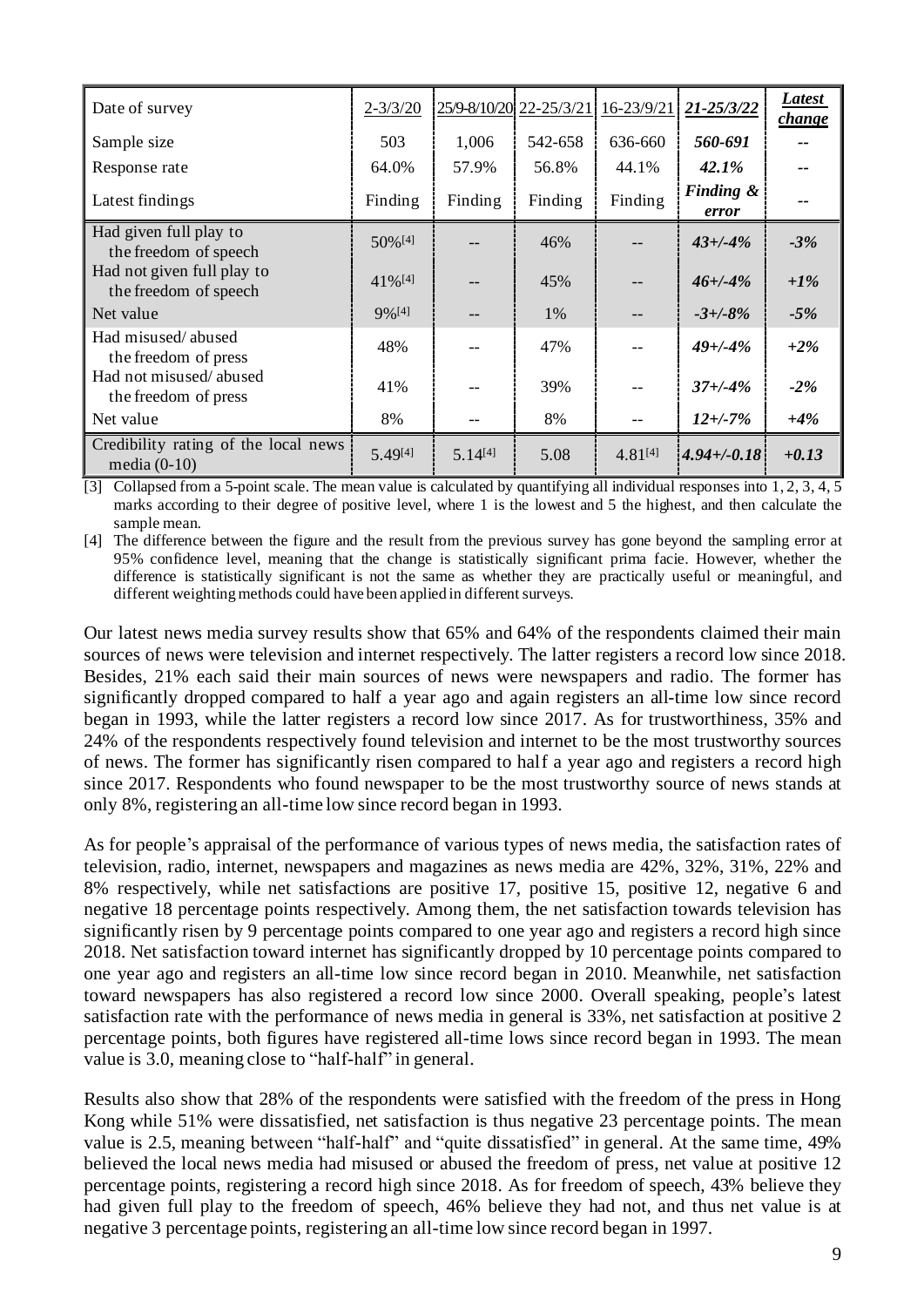Meanwhile, 22% perceived the local news media to be responsible in their reporting, 42% regarded the local news media as irresponsible, giving a net value of negative 20 percentage points, registering a record low since 2006. The mean value is 2.6, meaning between "half-half" and "quite irresponsible" in general.

Besides, 63% thought the local news media had scruples when criticizing the Central Government, with a net value of positive 40 percentage points. 51% thought they had scruples when criticizing the HKSAR Government, net value at positive 11 percentage points, a drop of 13 percentage points since March last year. In addition, 48% of the respondents thought the local news media had practiced self-censorship while 31% perceived the contrary, giving a net value of positive 17 percentage points.

Lastly, on a scale of 0-10, the credibility rating of the Hong Kong news media is 4.94 marks.

### **Opinion Daily**

In 2007, PORI started collaborating with Wisers Information Limited whereby Wisers supplies to PORI a record of significant events of that day according to the research method designed by PORI. These daily entries would then become "Opinion Daily" after they are verified by PORI.

For some of the polling items covered in this press release, the previous survey was conducted from 16 to 23 September, 2021 while this survey was conducted from 21 to 25 March, 2022. During this period, herewith the significant events selected from counting newspaper headlines and commentaries on a daily basis and covered by at least 25% of the local newspaper articles. Readers can make their own judgment if these significant events have any impacts to different polling figures.

| 21/3/22  | The government announces the suspension of the compulsory universal testing scheme.                                                      |
|----------|------------------------------------------------------------------------------------------------------------------------------------------|
| 11/3/22  | Li Keqiang attends press conference after conclusion of NPC and CPPCC sessions.                                                          |
| 23/2/22  | The government delivers the new Budget, and will spend more than HK\$170 billion on<br>counter-cyclical measures.                        |
| 22/2/22  | The government announces the implementation of compulsory mass testing in March.                                                         |
| 21/2/22  | The government announces the implementation of the Vaccine Pass arrangement starting<br>from February 24.                                |
| 16/2/22  | Xi Jinping issues instructions on supporting Hong Kong in combatting the pandemic.                                                       |
| 10/2/22  | As COVID-19 outbreak continues to grow, the Central Government voices full support to<br>Hong Kong in combatting the pandemic.           |
| 9/2/22   | Hong Kong reports 1,161 cases, registering a record high.                                                                                |
| 17/1/22  | National Bureau of Statistics announces that China's GDP grows 8.1% in 2021.                                                             |
| 12/1/22  | The seventh Legislative Council holds its first meeting.                                                                                 |
| 7/1/22   | All 170 guests who attended the birthday party of Witman Hung are sent to quarantine.                                                    |
| 6/1/22   | Government senior officials attend Witman Hung's birthday party.                                                                         |
| 29/12/21 | Stand News closes after seven senior staff members are arrested.                                                                         |
| 20/12/21 | 90 members of Legislative Council are elected.                                                                                           |
| 10/12/21 | 187,000 people have registered on the day the "Hong Kong Health Code" system opens.                                                      |
| 6/12/21  | Xia Baolong says the "patriots administering Hong Kong" principle aims at achieving<br>participation of people from diverse backgrounds. |
| 4/12/21  | The SAR government and the Liaison Office co-organised the "Constitution Day" online<br>seminar.                                         |
| 19/11/21 | The Candidate Eligibility Review Committee announces the review results of candidates for<br>the Legislative Council election.           |
| 9/10/21  | The Observatory revises its forecast of tropical cyclone warning signals repeatedly.                                                     |